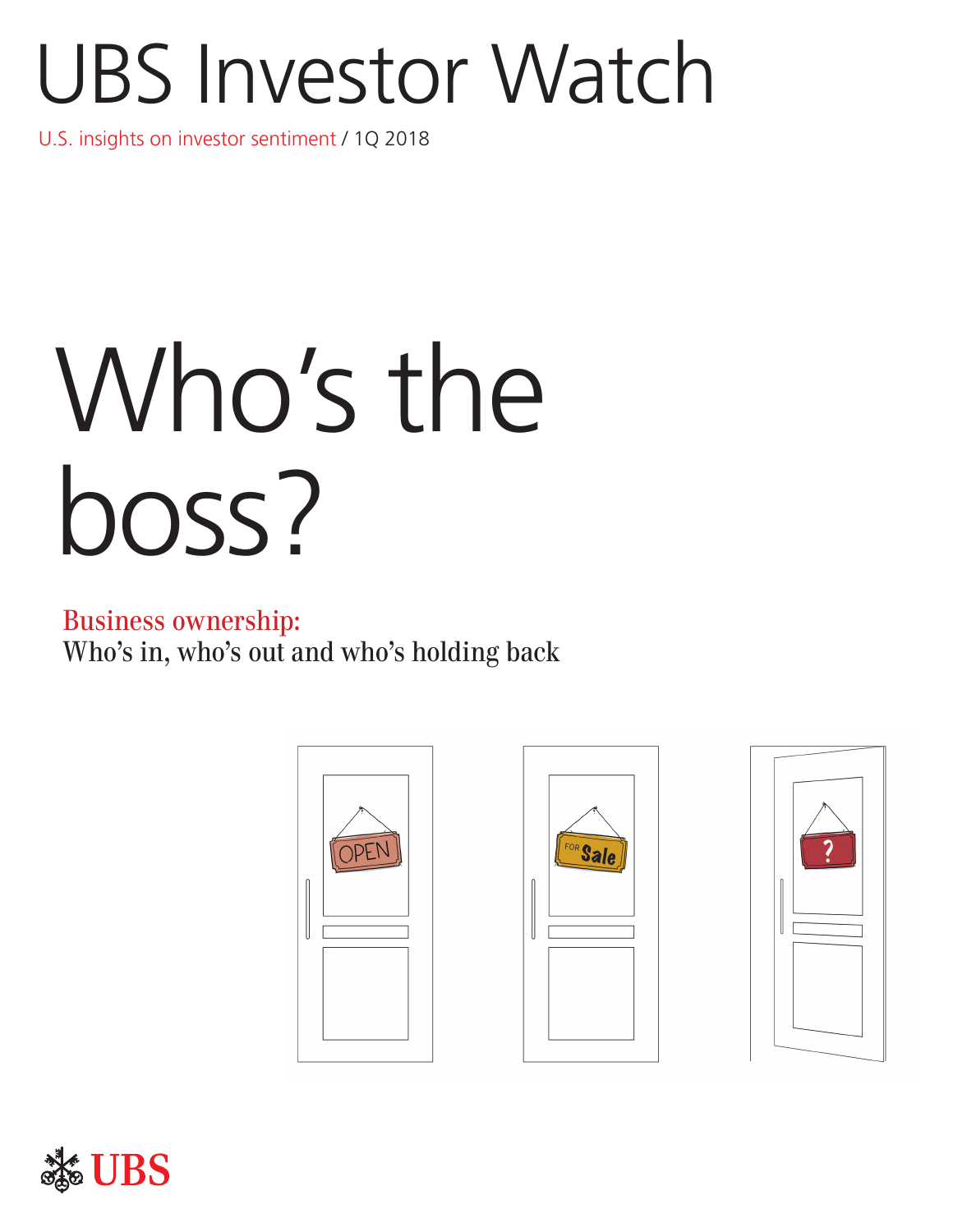From the runaway popularity of television's *Shark Tank* to the iconic status of Steve Jobs and Jeff Bezos, Americans are fascinated by entrepreneurialism. Today, nearly 60% of wealthy investors would consider starting a business of their own.

At the same time, more than 40% of current business owners are preparing to exit. In this issue of *UBS Investor Watch,* "Who's the boss?" we examine these two trends. Together, they will undoubtedly impact the face of business and the wealth it creates—for years to come.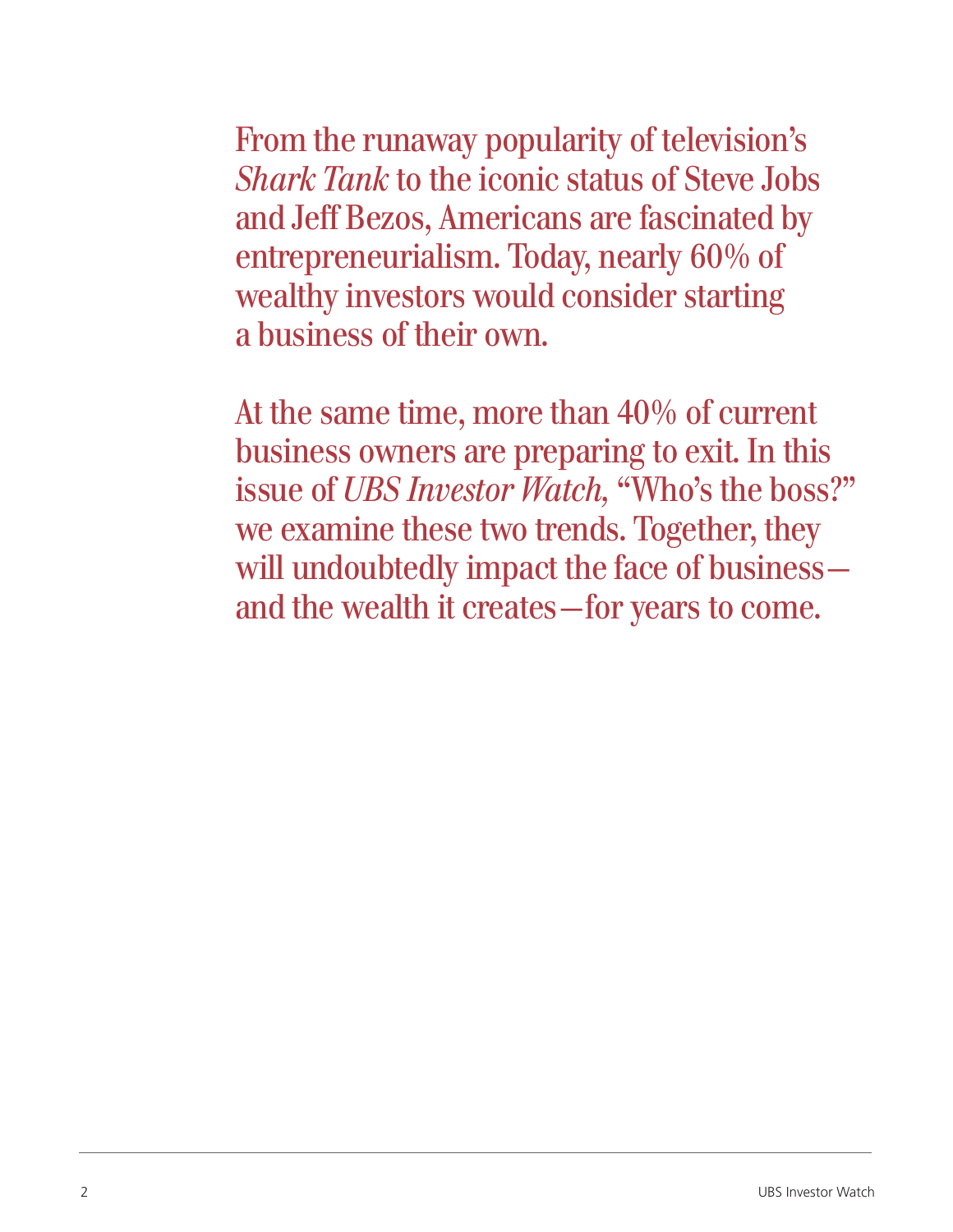The recent tax and regulatory reform and continued economic expansion have increased the allure of owning a business. Many wealthy investors would consider starting a business now or in the near future.

On the other hand, the economic environment is spurring some business owners to cash out. More than 40% plan to leave their business in the next five years. Of those, half plan to sell.

It remains to be seen, however, who will fill the void. While Millennials are the most inclined to start a business, they are conflicted about following through. More than any other generation, they believe starting a business is far too risky and inflicts high levels of stress.

In addition, Millennials make reluctant successors. Four in five current business owners say their children would rather inherit money from the sale of a business than the business itself.

As engines of commerce, employment and wealth creation, business owners play a critical role in the economy. In a changing landscape, some investors will take on that role—and some will simply watch it on *Shark Tank*.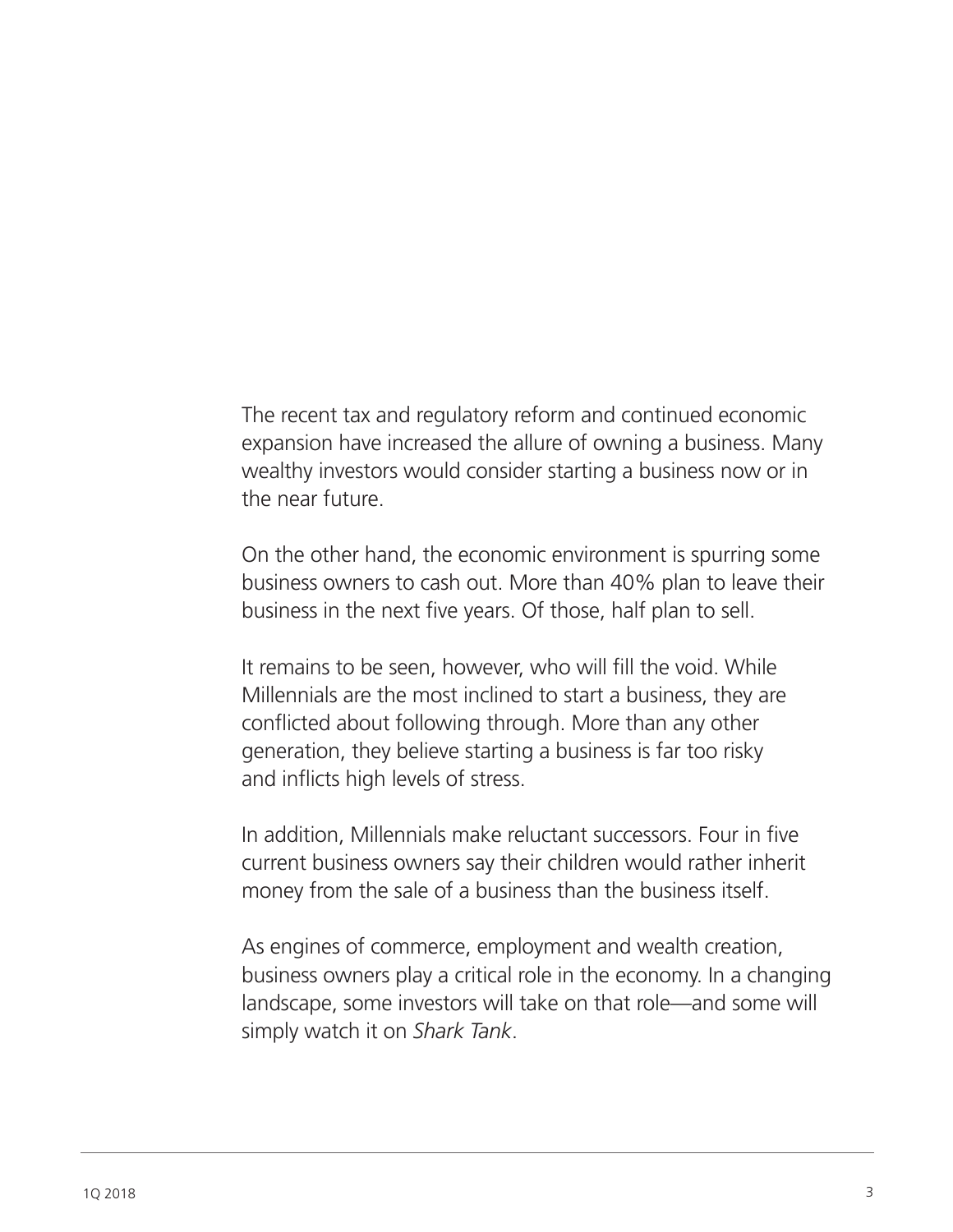## Among wealthy investors, being an entrepreneur is increasingly popular...

When wealthy investors were growing up, few considered owning a business to be the most respected career path. Over time, however, entrepreneurship has grown in stature and popularity.

Half of wealthy investors believe owning a business is one of the most prestigious careers to pursue, now and in the future. Most also believe that investors just starting a career would rank entrepreneur at the top of the list.

#### Entrepreneurs are growing in prestige

62% Doctor

36%

**Entrepreneur** 31%

In the **past**  $\qquad$  In the **present** In the **future** 

55%

Lawyer **Entrepreneur** 49%

> 32% Architect or Engineer

Doctor **Entrepreneur** 52%

> 50% Software engineer

28% Doctor

To be a business owner takes courage, passion, a tolerance for ambiguity, creativity and a deep ambigury, creativity and a deep<br>belief in yourself to be successful.  $\bullet$ "

– Female, 32

I have seen some friends who started businesses that have blossomed, and I wonder if that could have been me. r wonder it that could have been me.<br>They are happy and love what they do. 99 "

– Male, 37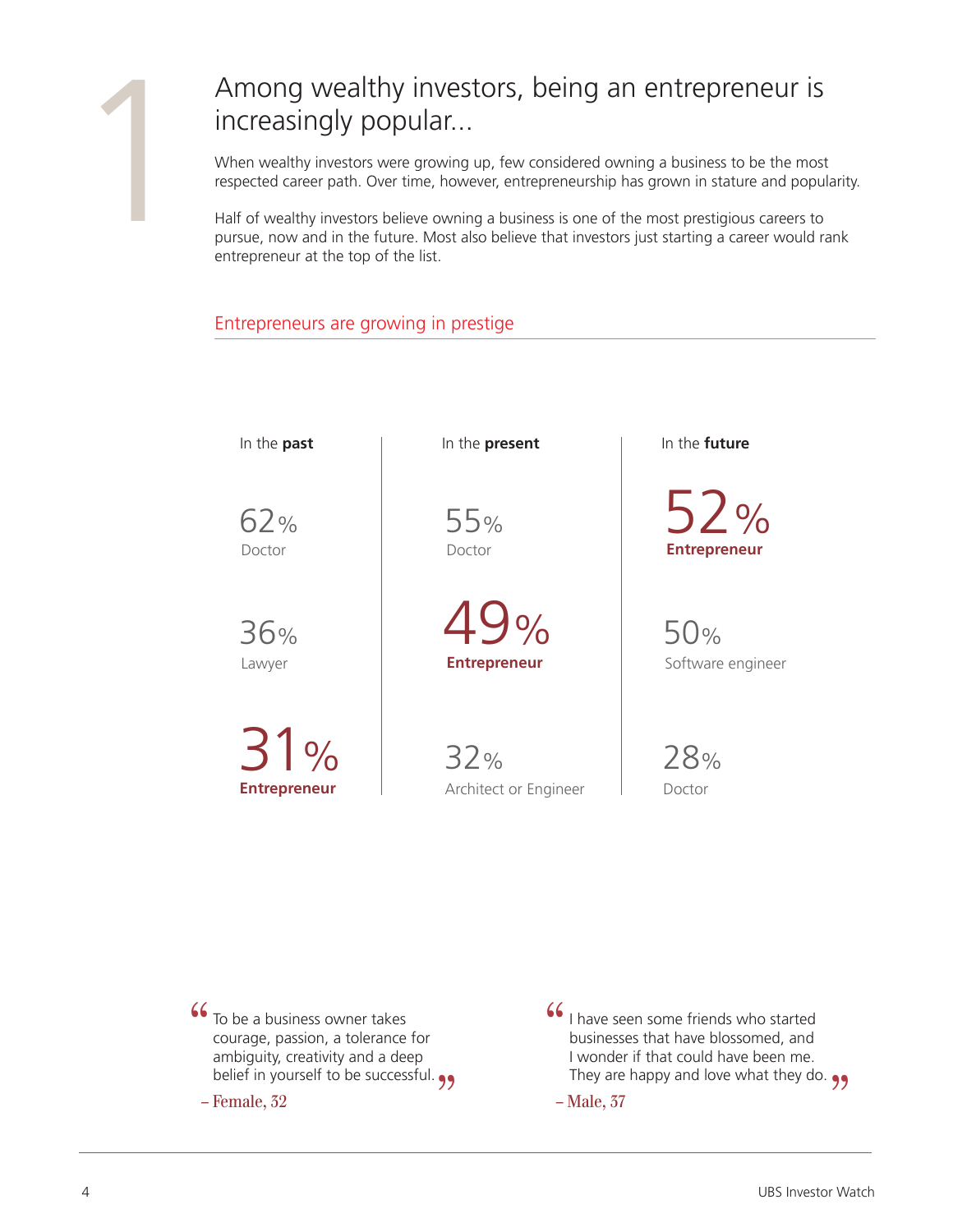# ...and many investors believe now is the time to own a business

Bolstered by a favorable environment for business—and drawn by the prospect of being their own boss—58% of today's wealthy investors would consider starting a business. Their outlook on the economy is the highest it's been since the financial crisis (72% highly optimistic), while recent tax and regulatory reform have made the idea of owning a business even more attractive.

Conditions are ripe for business



"I would consider **starting a business.**" 58%



58%

"The current regulatory environment **will spur growth** for small businesses."





"Recent tax reform makes it **more attractive** to be a business owner."

Now that the economy is picking up and consumer confidence is on the rise, I feel more secure in on the rise, I feel more secure in<br>pursuing a business venture. "

– Male, 40

Independence, challenges, growth potential, giving employment to others and community involvement are the most rewarding aspects involvement are the most "

– Male, 63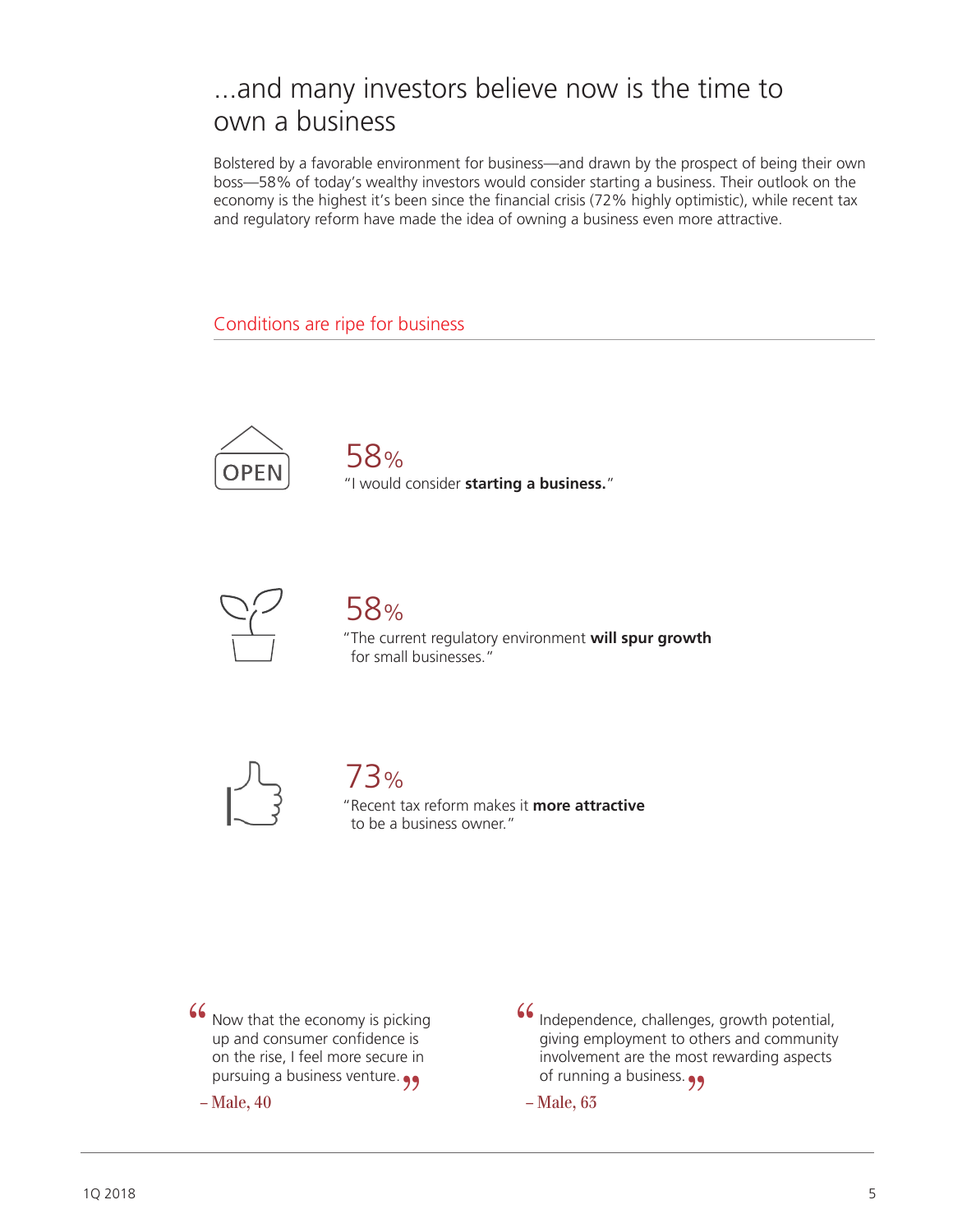

# In a strong economy, some business owners see an opportunity to cash out...

Forty-one percent of business owners expect to exit their business in the next five years. Many are at or approaching traditional retirement age and feel ready to start a new chapter. Other business owners believe current economic conditions will boost their chances of selling at a favorable price.

Among business owners who plan to exit, about half intend to sell, while 20% want to leave the business to family.

#### Selling the business is the preferred exit strategy



#### Money and lifestyle are key reasons for leaving

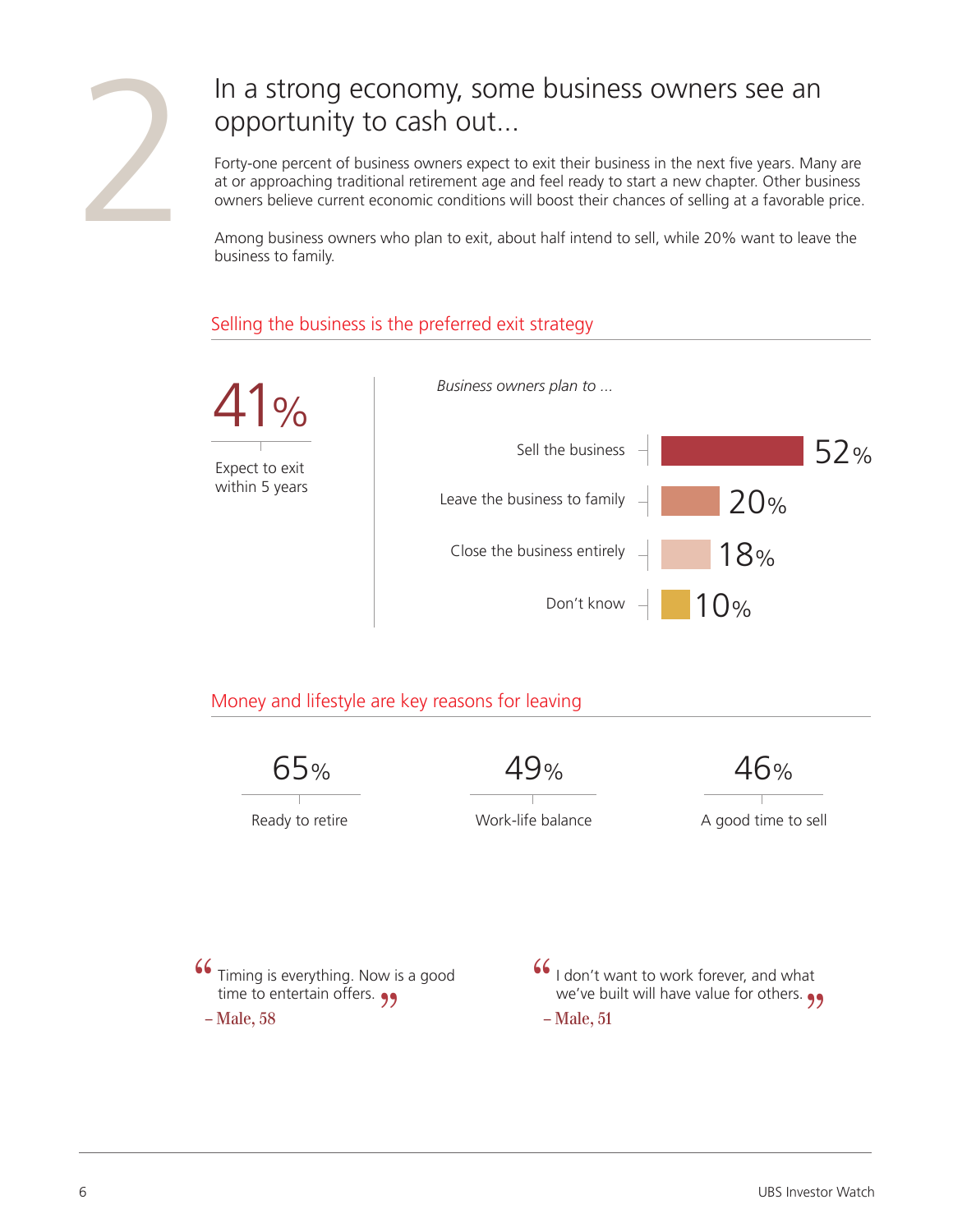# ...but many have neglected key steps to prepare for a sale

Business owners may be underestimating what's required for a successful sale. In fact, 75% of owners planning to sell believe they could do so in a year or less.

However, 58% of business owners have never had their business appraised, and 48% have no formal exit strategy in place. Most expect a competitor to buy their firm, ahead of employees, large companies or private equity firms.



#### Business owners look to competitors as buyers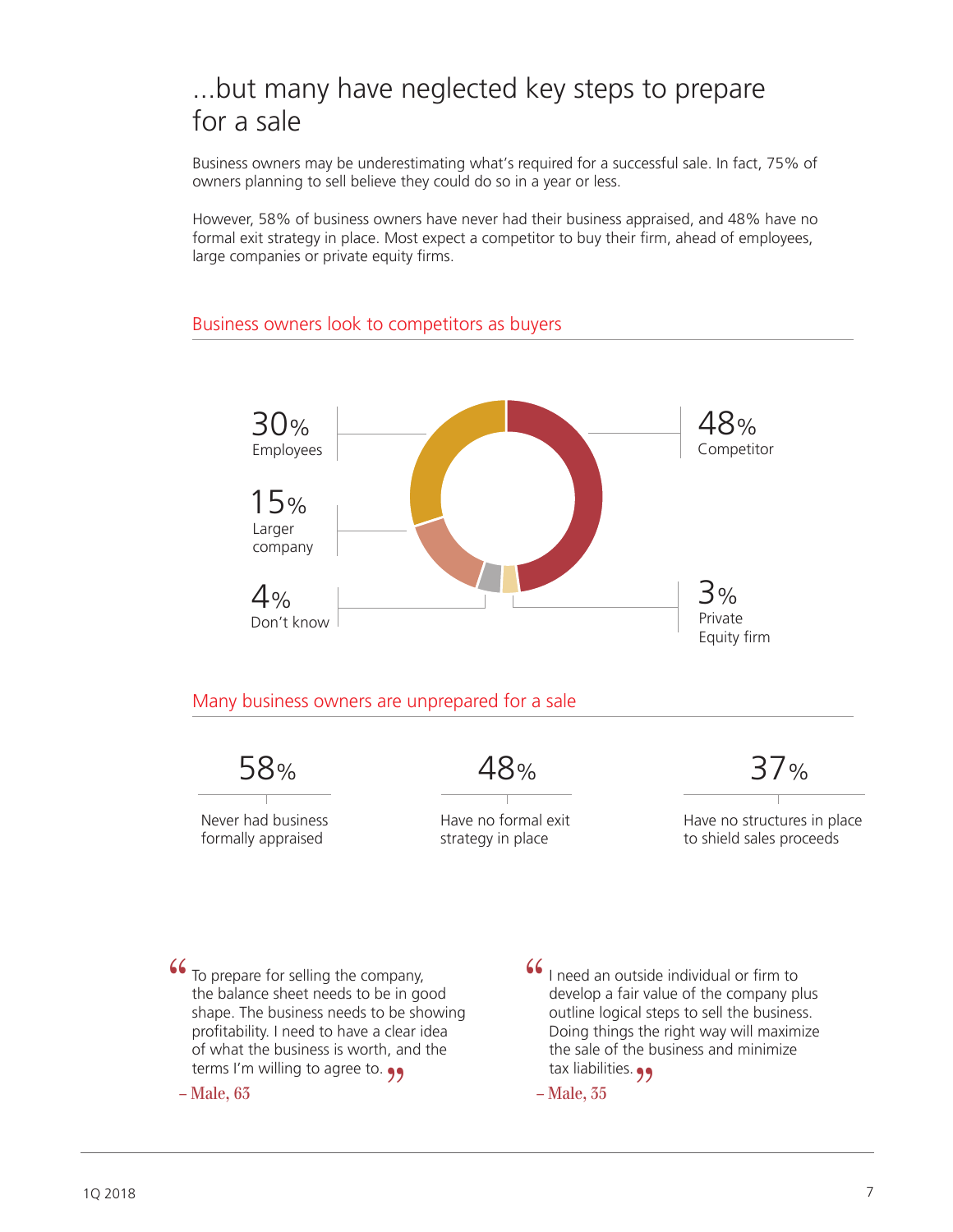

# Heirs are often reluctant to take over the family business…

While more than half of business owners' adult children work for the business full- or part-time, few are interested in assuming ownership. Among business owners who plan to sell but considered keeping the business in the family, 89% cite a lack of interest from their potential heirs.

In addition, a full 82% of business owners say their children would rather inherit the assets from the sale of the business than the business itself.

#### Thanks, but no thanks





would rather have money from the sale of the business



18% would rather have the business

#### Why business owners won't pass the baton



Family members are not interested

Family members are not qualified

Prefer family members take different career paths

None of our family members are interested in the business. It would be heartbreaking to see it fail if a family member took it over. We hope to be able rhember took it over. We nope to be able<br>to just walk away and not have to worry. "

– Female, 64

It would be easier to just leave my family cash as opposed to leaving them a business that they don't them a business that<br>know how to run. 99 "

– Male, 56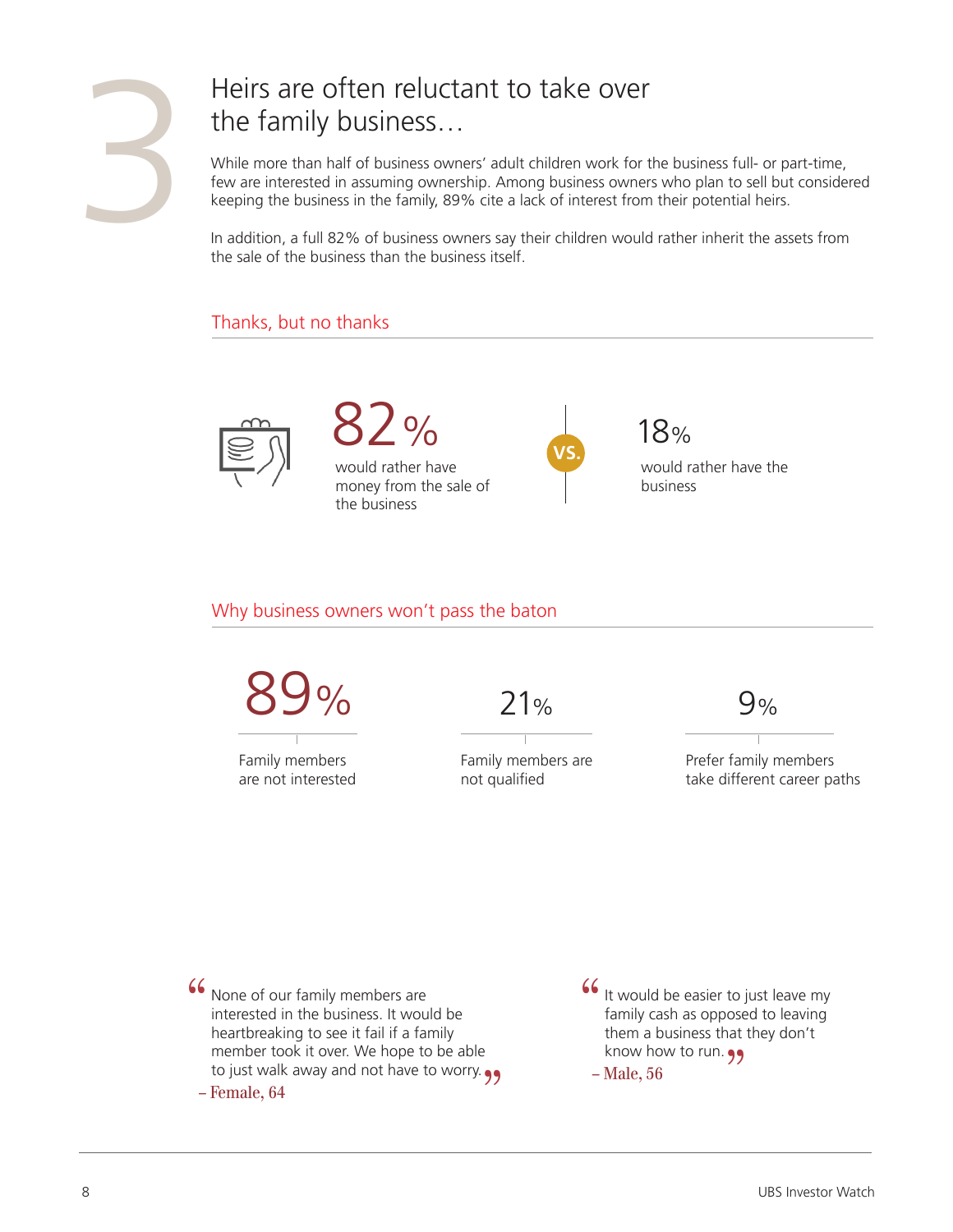# …but when heirs do take over, parents worry about their legacy

After spending a lifetime building a successful enterprise, 62% of business owners worry about missing their role after retiring. However, most of their anxiety relates to how successors will carry on their legacy.

Among owners who are planning to give the business to family, top concerns include the future direction of the business, successors' ability to manage the business and the potential for strain on family relationships.

#### Owners worry family ties will fray



*Percentage highly worried about what family members will do* 

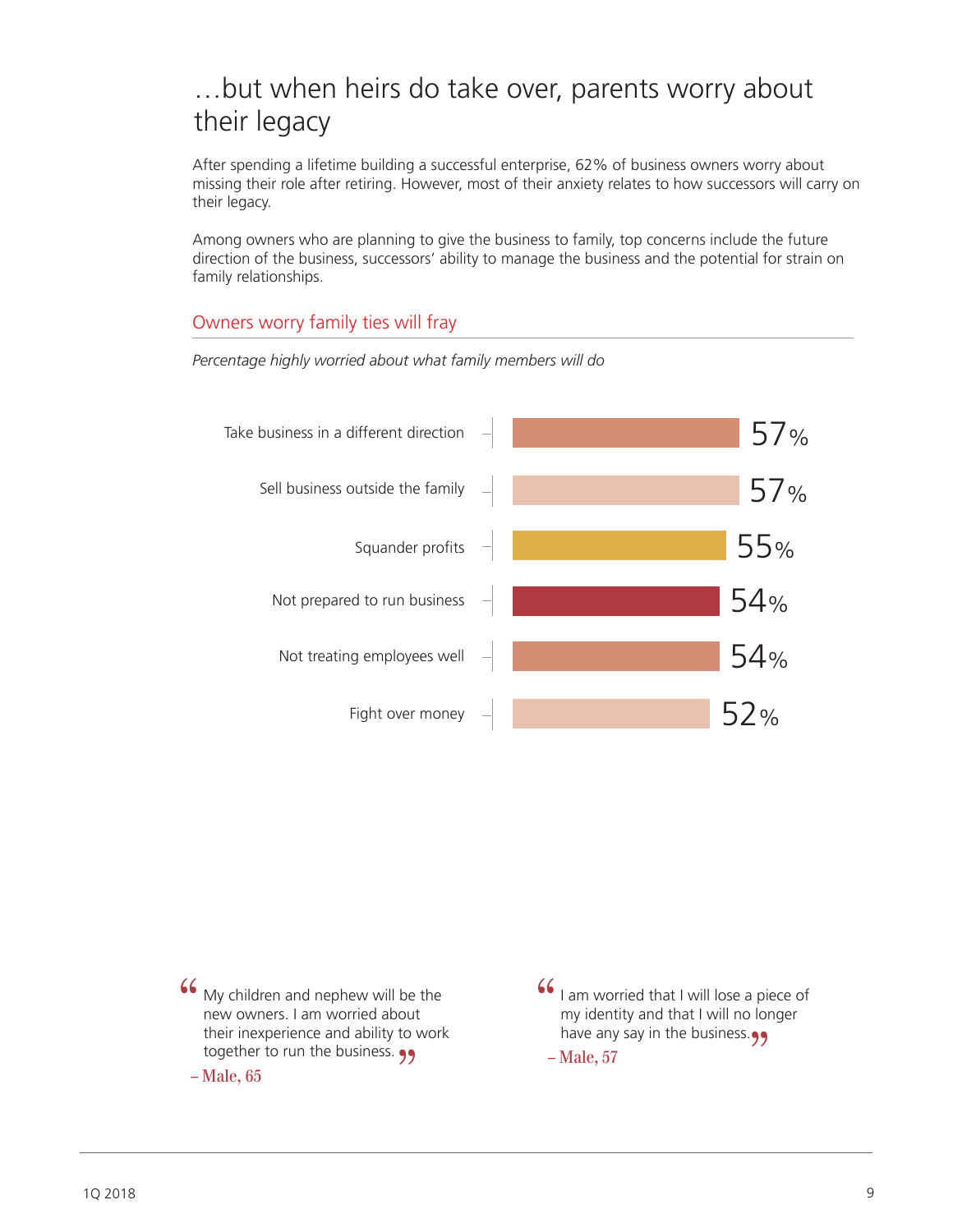

# Millennials are strongly attracted to the idea of starting a business…

Most Millennials are intrigued by the notion of starting a business. A full 72% would consider it, enticed by the independence, the opportunity to pursue a passion and the potential for financial gain.

Starting a business appeals to Millennials



Top reasons Millennials would start a business

41%

I want to be my own boss

36% 29%

I want to pursue a passion

I see the chance for financial gain

I would like being my own boss and being directly responsible for the being airectly responsible to<br>success of my business. "

– Female, 29

The most attractive aspect of owning my own business would be the ability to nly own business would be the ability to<br>pursue my dreams as far as they'll go.  $\bullet$ " – Male, 27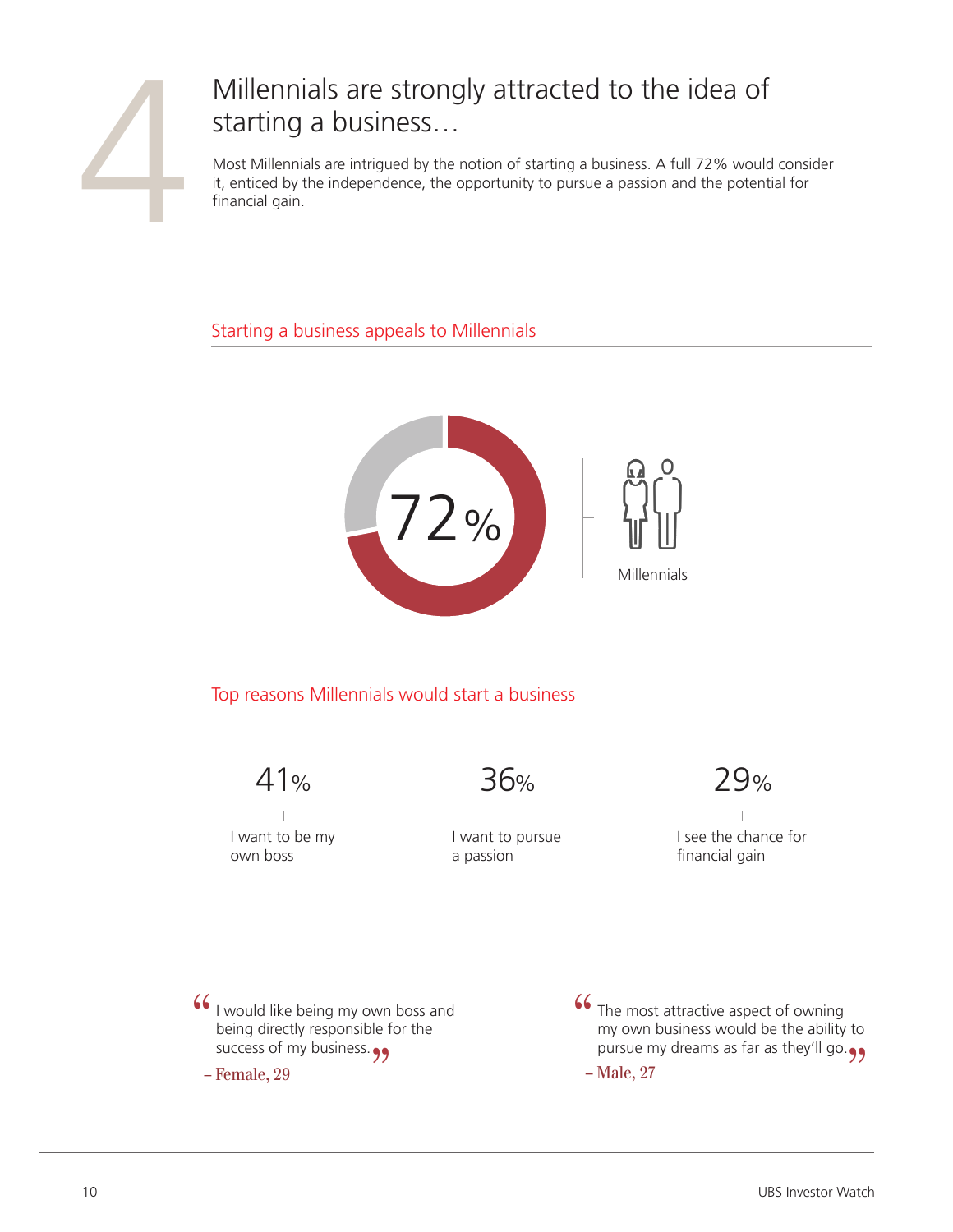# ...but fear of failure keeps them on the sidelines

Though many Millennials aspire to own a business, few seem inclined to make their dreams a reality. More than any other generation, Millennials view starting a business as too risky and too stressful. Nine in 10 believe pursuing a professional career is easier.

Millennials' restraint is in stark contrast to the approach their parents took. Current business owners, most of whom are Baby Boomers, founded their businesses when they were just 25 years old, on average.



#### Millennials see excessive risk in owning a business

Start-ups can give you a feeling of insecurity. With a large corporation, there is really no worry because you know that the company will keep going, regardless of whether you wiji keep going, regardiess<br>make a mistake or not. 99 " – Female, 29 Owning a business is very risky. You usually provide the capital, and you take on legal and other risks. As an employee, on legal and other risks. As an employe<br>the employer takes that on for you. " – Male, 35